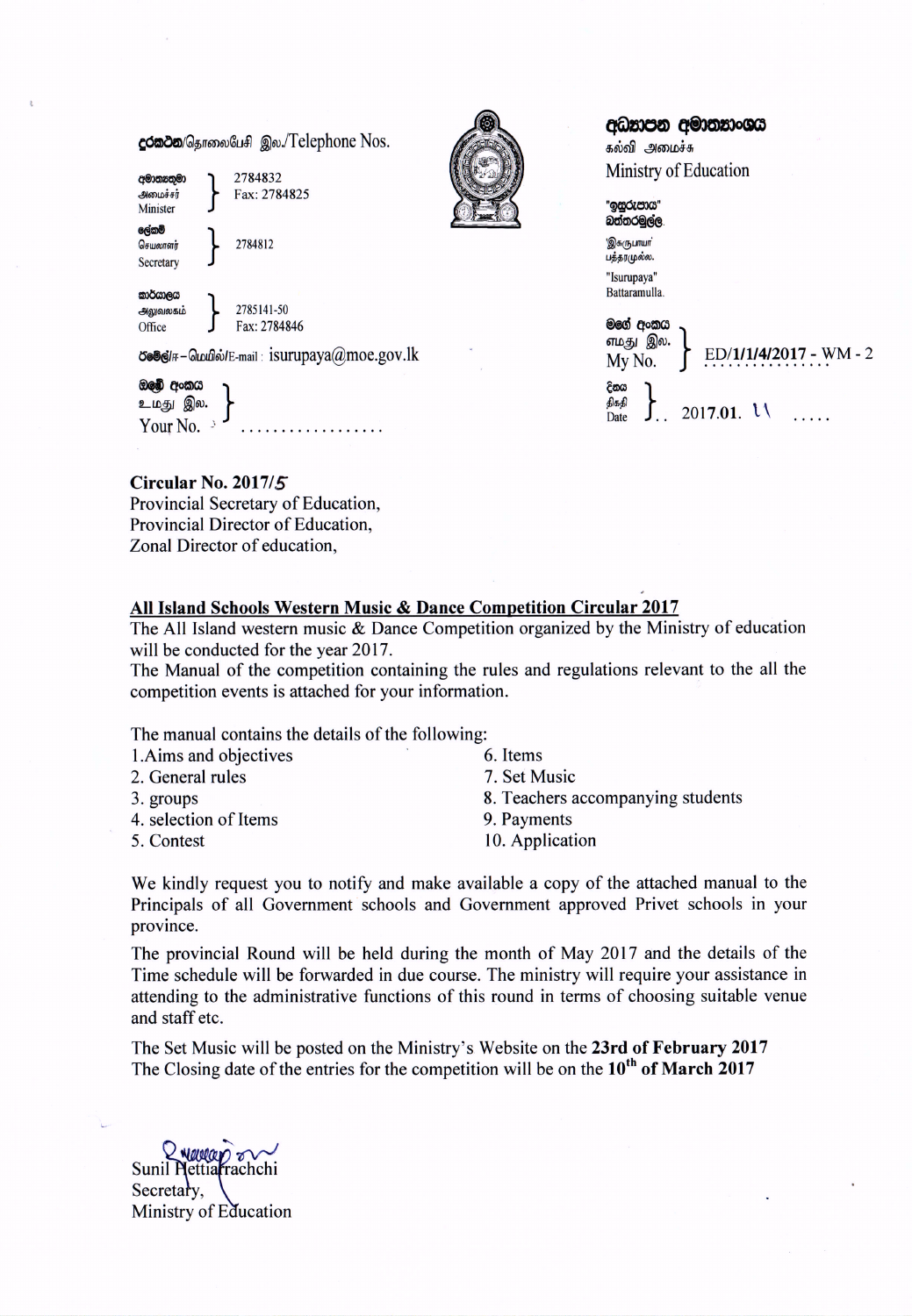

# **MINISTRY OF EDUCATION All Island Western Music & Dance Competition Manual 2017**

(Circular No. 5 /2017)

# **ALL-ISLAND SCHOOLS WESTERN MUSIC & DANCE COMPETITION MANUAL**

**The Aesthetic Branch of the Ministry of Education presents this competition on an annual basis to promote the performance of Western Music amongst students in the country.**

### **1.0Aims and Objectives**

- 1.1 To provide an opportunity for school children to display their talents
- 1.2 To encourage and develop the creative ability of teachers and students
- 1.3 To develop their ability to appreciate the performance of good music and the talents of others
- 1.4 To develop the student's personality and sense of discipline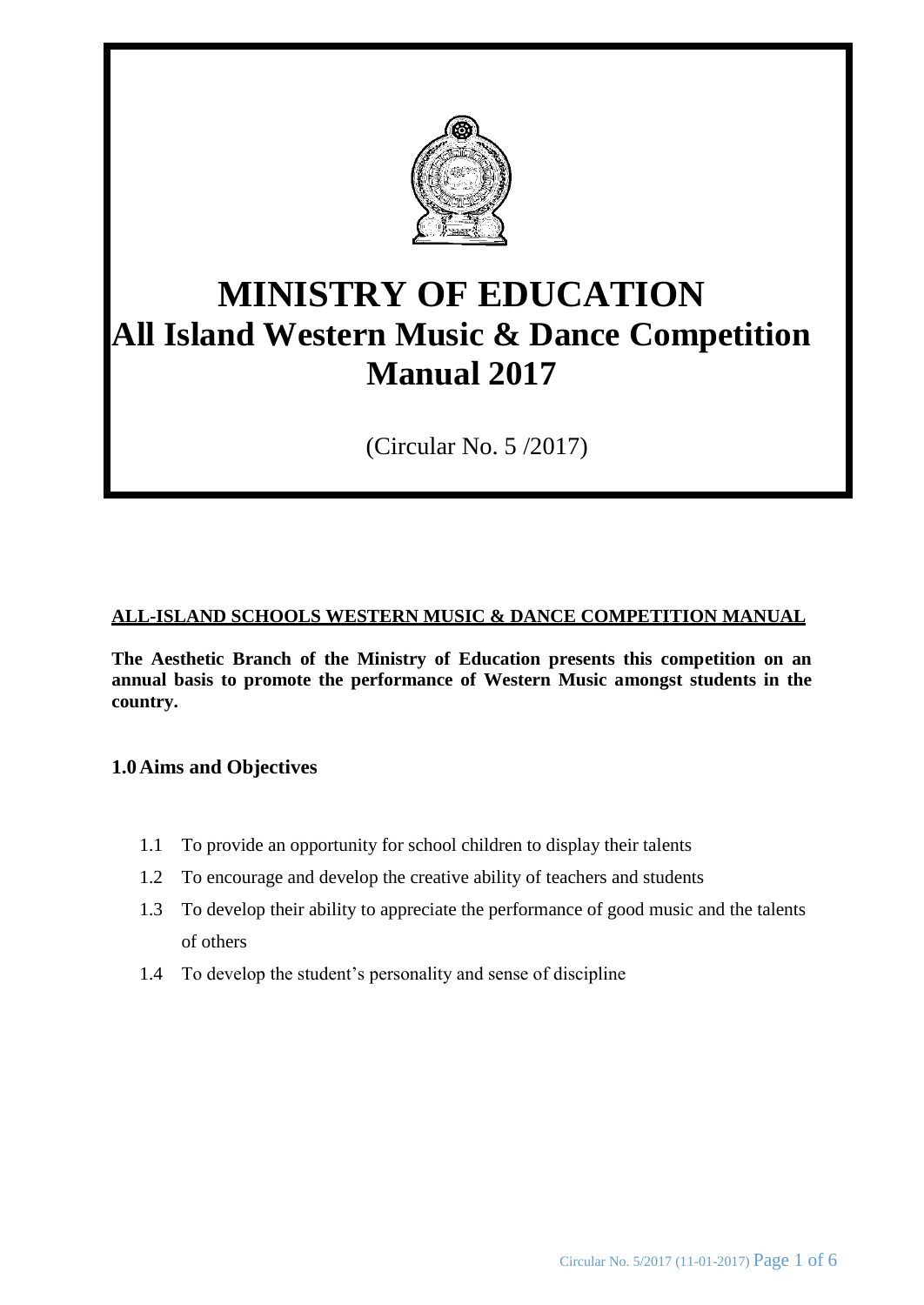#### **General Rules and Regulations for the competition are as follows:**

#### **2.0 General Rules**

- 2.1 This competition is open to all Government / Government approved Private schools in the country
- 2.2 Participation is compulsory for all schools where the teacher-in-charge of Western Music is employed by the state
- 2.3 Any school violating the rules laid by the Ministry will be disqualified.
- 2.4 All participating schools will be divided into the following categories.

| Category A1<br>2.4.1 | All Private Schools<br>All Government schools where students are trained by a<br>professional Instructor                                                       |
|----------------------|----------------------------------------------------------------------------------------------------------------------------------------------------------------|
| 2.4.2 Category A2    | All National schools and 1AB schools where a teacher for<br>Western Music is available, but obtain no professional<br>assistance in training students          |
| 2.4.3a Category B    | Any other school which does not come under A1 or A2<br>categories                                                                                              |
| 2.4.3 <sub>b</sub>   | Any Government school that has had Western Music as a<br>subject in the school curriculum for less than 5 years, may<br>at their option enter under Category B |

- 2.5. The music teacher may play an instrumental accompaniment for any item where required but is prohibited from conducting.
- 2.6. Only **Category B** schools will be permitted to use pre-recorded music as accompaniment for their performance
- 2.7. The Time Duration for any performance should **not exceed 8 minutes** from entering the stage. Penalty marks will be deducted for any excess time taken.

#### **3.0Groups**

|     | $3.1$ Primary | Grade 1                        | Grade 5                       |  |  |  |
|-----|---------------|--------------------------------|-------------------------------|--|--|--|
|     | $3.2$ Junior  | Grade 6                        | Grade 9                       |  |  |  |
| 3.3 | Senior        | Grade 10                       | Grade 13                      |  |  |  |
| 3.4 | Open          |                                | Combination of all age groups |  |  |  |
| 3.5 | Mixed         | Girls & Boys (only for choirs) |                               |  |  |  |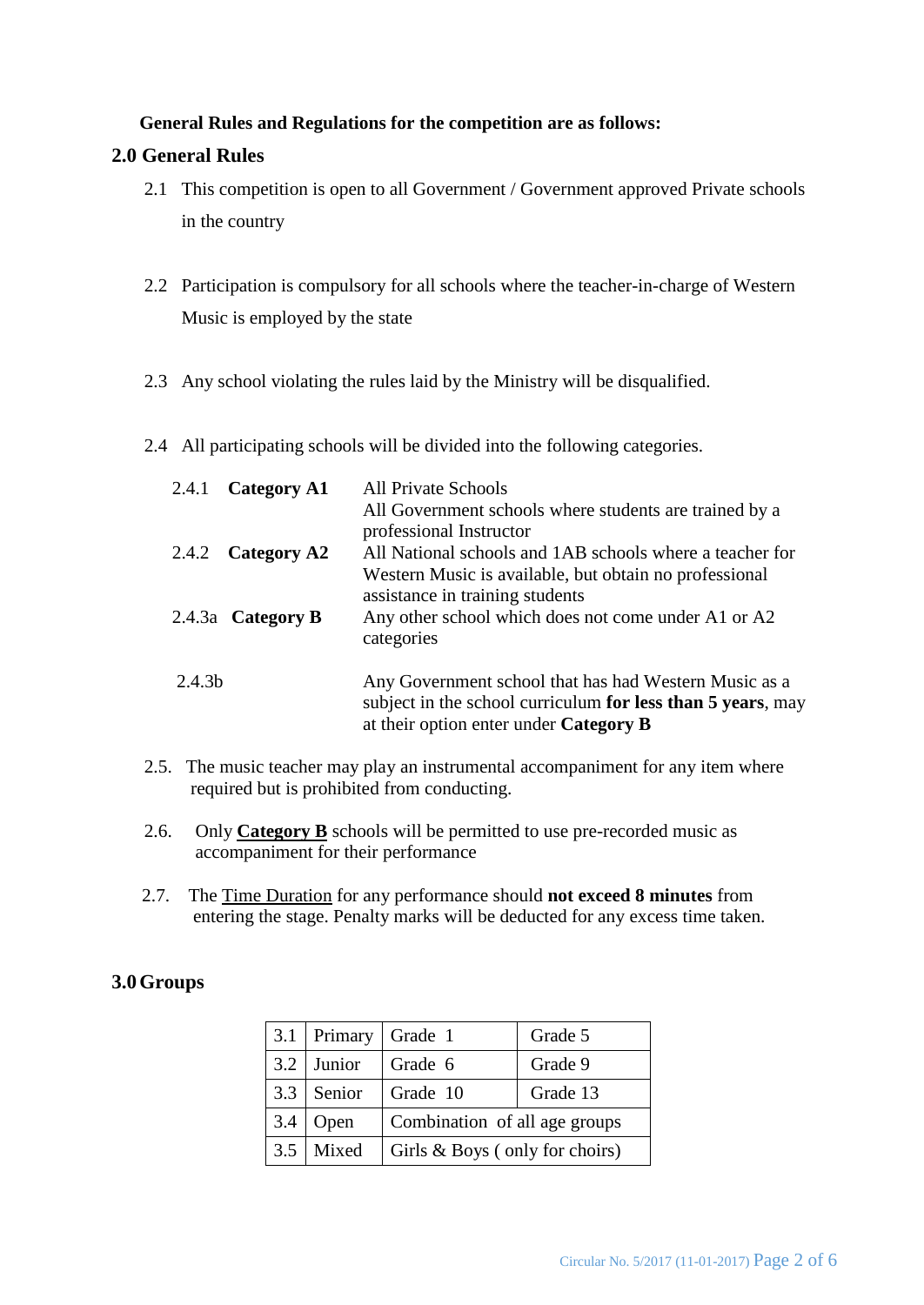#### **4.0Selection of Items**

- 4.1 When selecting items, schools are advised to enter for more group items rather than for solo items, thus giving an opportunity for a larger number of students to participate.
- 4.2 Maximum number of entries permitted per school will be **five (5), and only one entry will be permitted for any item.**

| No. of<br><b>Items</b> |           | <b>Solo</b> | Group |
|------------------------|-----------|-------------|-------|
| 01                     |           |             | 01    |
| 02                     | either    | 01          | 01    |
|                        | <b>or</b> |             | 02    |
| 03                     | either    |             | 03    |
|                        | <b>or</b> | 01          | 02    |
| 04                     | either    |             | 04    |
|                        | <b>or</b> | 01          | 03    |
| 05                     | either    | 01          | 04    |
|                        | <b>or</b> | 02          | 03    |
|                        | <b>or</b> |             | 05    |

4.3 Selection of items should be as follows:

|  | 4.3.1 All group Items |  | Minimum - $15$ - Maximum - $35$ |  |
|--|-----------------------|--|---------------------------------|--|
|  | 4.3.2 Piano Accordion |  | Minimum - $08$ - Maximum - $35$ |  |
|  | 4.3.3 Orchestra       |  | Minimum - 20 - Maximum - 40     |  |

#### **5.0Contest:**

#### **Refer the Ministry of Education Website for information on the following:**

- 5.1 First Round at Provincial level
	- Final Round National level
	- Awards Ceremony and Concert
	- Date of posting Set music on Website
- 5.2 A minimum of 65% of an overall maximum score is required to qualify to participate in the National Level of the competition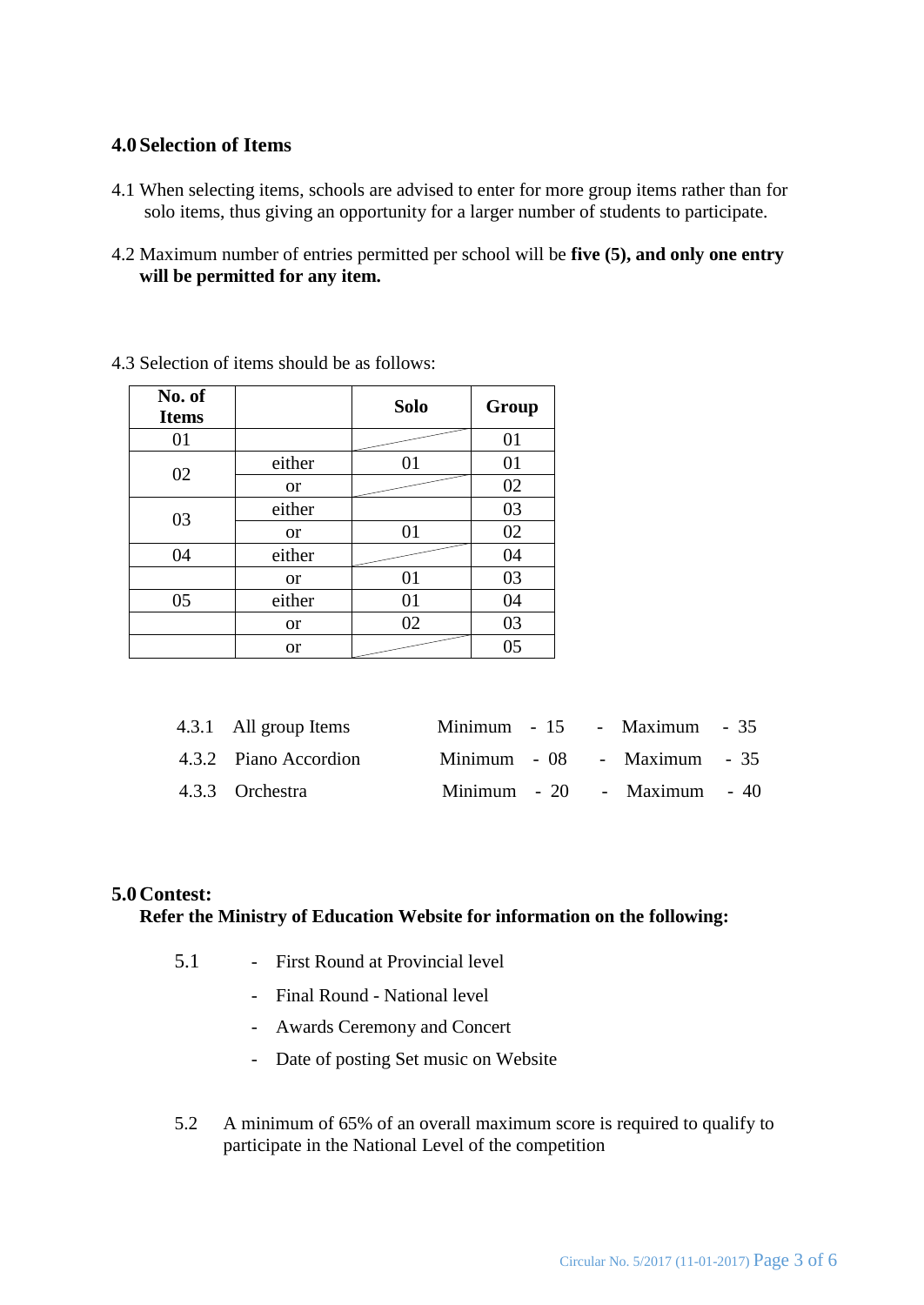# **6.0 Items**

| 6.1                                                                                                                                                              | Vocal               |                       | Solo  | <b>Junior &amp; Senior</b>                                                                                                                                                                                                                                          |  |  |  |
|------------------------------------------------------------------------------------------------------------------------------------------------------------------|---------------------|-----------------------|-------|---------------------------------------------------------------------------------------------------------------------------------------------------------------------------------------------------------------------------------------------------------------------|--|--|--|
| 6.2                                                                                                                                                              | Vocal               |                       | Choir | <b>Primary/Junior / Senior/Mixed /Open</b>                                                                                                                                                                                                                          |  |  |  |
| 6.3                                                                                                                                                              | Instrumental        | Recorder              | Solo  | <b>Primary/Junior &amp; Senior</b>                                                                                                                                                                                                                                  |  |  |  |
| 6.4<br>Instrumental                                                                                                                                              |                     | Piano                 | Solo  | <b>Junior &amp; Senior</b>                                                                                                                                                                                                                                          |  |  |  |
| 6.5                                                                                                                                                              | Instrumental        | Recorder              | Group | <b>Primary/Junior/Senior</b>                                                                                                                                                                                                                                        |  |  |  |
| 6.6                                                                                                                                                              | Instrumental        | Melodica              | Group | <b>Junior &amp; Senior</b>                                                                                                                                                                                                                                          |  |  |  |
| 6.7                                                                                                                                                              | Instrumental        | Percussion<br>Band    | Group | <b>Primary</b> (Melodicas may be included in the<br>band)                                                                                                                                                                                                           |  |  |  |
| 6.8                                                                                                                                                              | Instrumental        | Mixed<br>Instrumental | Group | <b>Junior/Senior/Open</b><br>- Electronic keyboards, Electric Guitars or<br>Oriental Instruments will not be permitted.<br>- If instruments of a Brass /Wind band are<br>used, only one of a kind per part will be<br>permitted in the Mixed Instrumental<br>group. |  |  |  |
| 6.9                                                                                                                                                              | Instrumental        | Wind Band             | Group | Open                                                                                                                                                                                                                                                                |  |  |  |
| 6.10                                                                                                                                                             | <b>Instrumental</b> | Orchestra             | Group | <b>Orchestra and Wind Ensembles will</b><br>compete under category A 1                                                                                                                                                                                              |  |  |  |
| Western<br>Dance, original<br>6.11<br>Dance<br>Group<br><b>Dance, Line Dances)</b><br><b>or</b><br>improvised                                                    |                     |                       |       | <b>Primary/Junior/Senior/Open (Country)</b><br>Dance, Polka, Waltz, Maypole Dance, Folk                                                                                                                                                                             |  |  |  |
| Music for the dance could be live or recorded. Additional marks will not be awarded<br>for the music.<br>Costumes should be appropriate for a school performance |                     |                       |       |                                                                                                                                                                                                                                                                     |  |  |  |
| Marks will not be allocated for costumes. Please avoid excessive spending on<br>$\bullet$<br>costumes for the dance item at Provincial level                     |                     |                       |       |                                                                                                                                                                                                                                                                     |  |  |  |

#### **Those applying for Instrumental or Vocal items in the 'Open' Group, will not be permitted to enter for the same item in Primary, Junior, Senior or Mixed Groups.**

#### **7.0 Set Music**

- 7.1 The relevant set music can be downloaded from the Ministry of Education's Website **[www.moe.gov.lk](http://www.moe.gov.lk/)** and no other version of the set piece will be accepted
- 7.2 In addition to the set song, a Choice Song should be performed (Primary/ Junior/ Senior/ Open). The Choice Song can be of any version and may be changed at National level at the competitor's discretion.
- 7.3 Recorder, Wind Band and Orchestra In addition to the set piece of music, a suitable choice piece should be performed.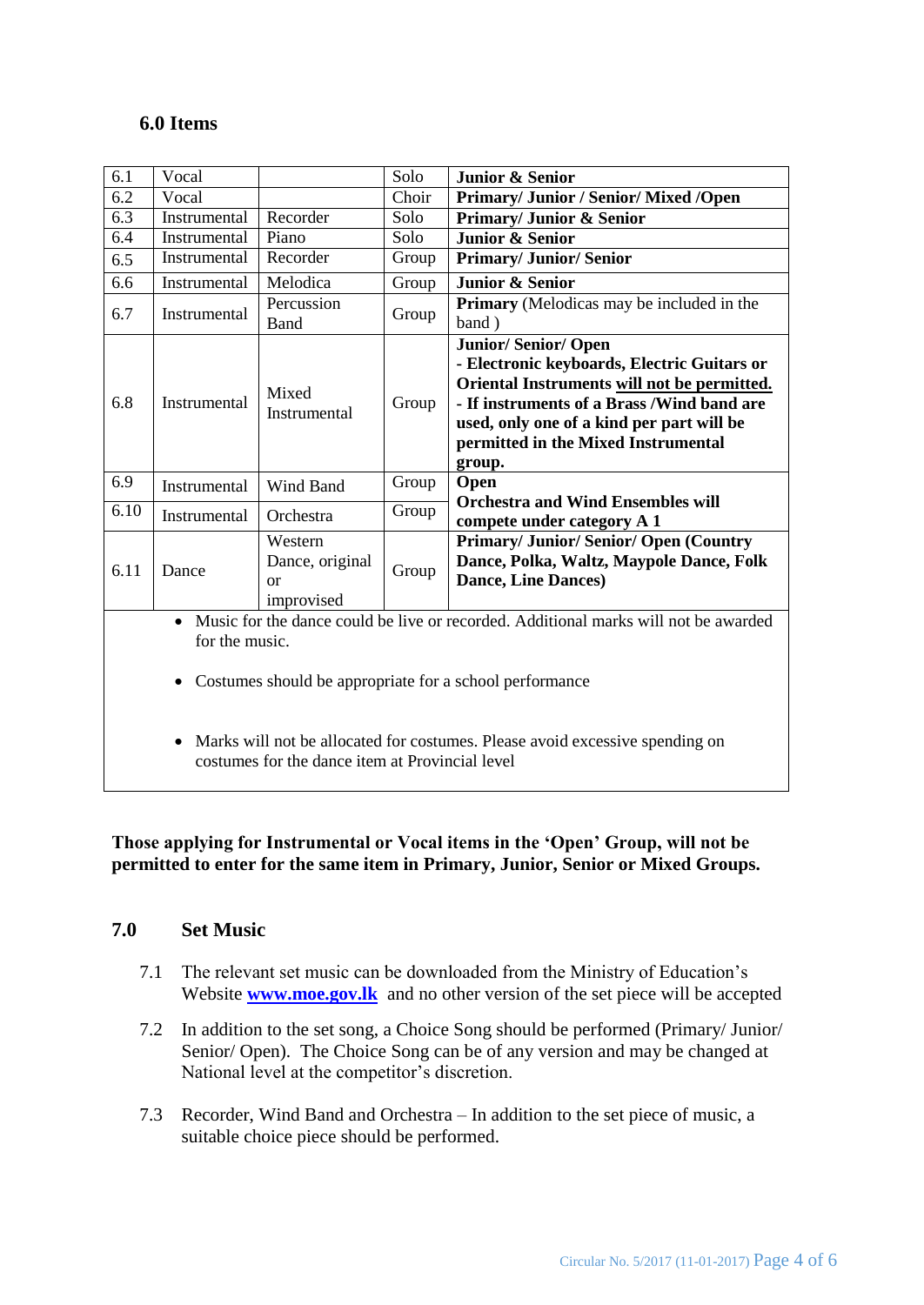- 7.4 A copy of the choice piece should be handed over to the judges on the day of the competition at Provincial and National level, prior to the performance.
- 7.5 The choice song for the Primary section should be an Action song.
- 7.6 **Please write the list of names of the participating students onto a CD (as a Microsoft Word document saved in compatibility mode) and submit it with a printed copy certified by the Principal, on the day of the competition.**

**No schools will be permitted to participate in the competition without submitting the above mentioned details before the event.**

#### **8.0 Teachers accompanying students to the venue of the competition**

8.1 Where the number of students is 18 or less, 2 teachers should accompany the students, and for every additional 10 students, there should be an extra teacher.

#### **9.0 Payment**

9.1 Please note that **no** payments will be made to teachers or to students.

#### **10.0 Application**

10.1. Applications must be prepared so as to conform to the specimen form given and forwarded by Registered Post to the following address to reach on or before the **10th March of the year.**

> Director. Aesthetics Branch, Ministry of Education, 'Isurupaya' Battaramulla.

- 10.2 Each item should be on a separate Application Form. (They may be mailed in one envelope)
- 10.3 If the Application Form is not duly completed, it will be set aside. As such, please be careful when filling the form.
- 10.4 Any withdrawal from the competition must be made in writing before 30 days prior to the Provincial Round Candidates will be debarred from the competition for a period of two years in the future, if this condition is violated.

#### **NOTE: The Panel of Adjudicators' decision is final. Those challenging the decision of the Panel will be disqualified. No Correspondence in this regard will be entertained.**